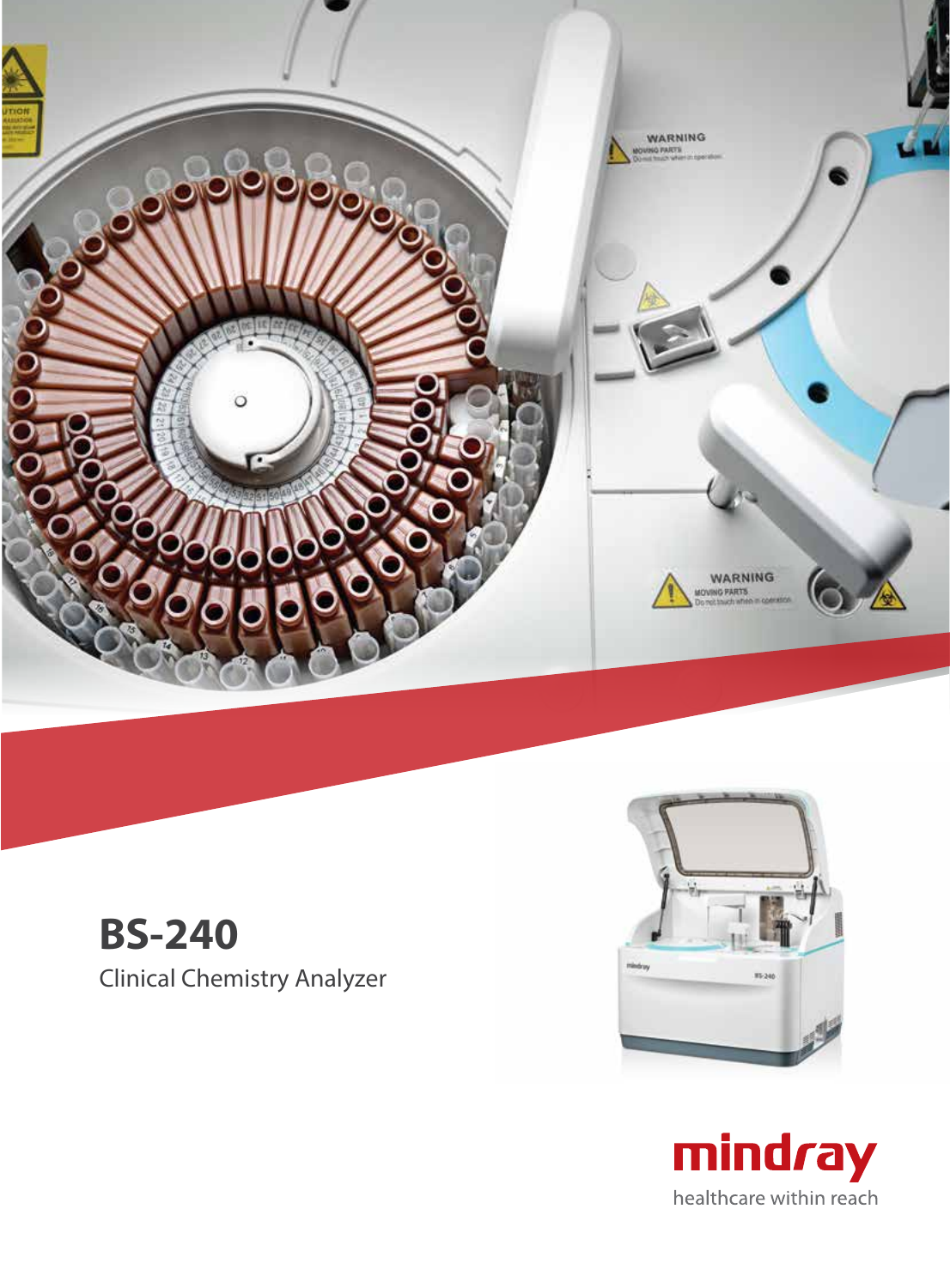

Flexible loading: Up to  $80$  sample positions, Up to  $80$  reagent positions.  $(40$  fixed + 40 interchangeable)

# Smart-Sampling **Technology**

Automatic hemolysate preparation for

HbA1c test

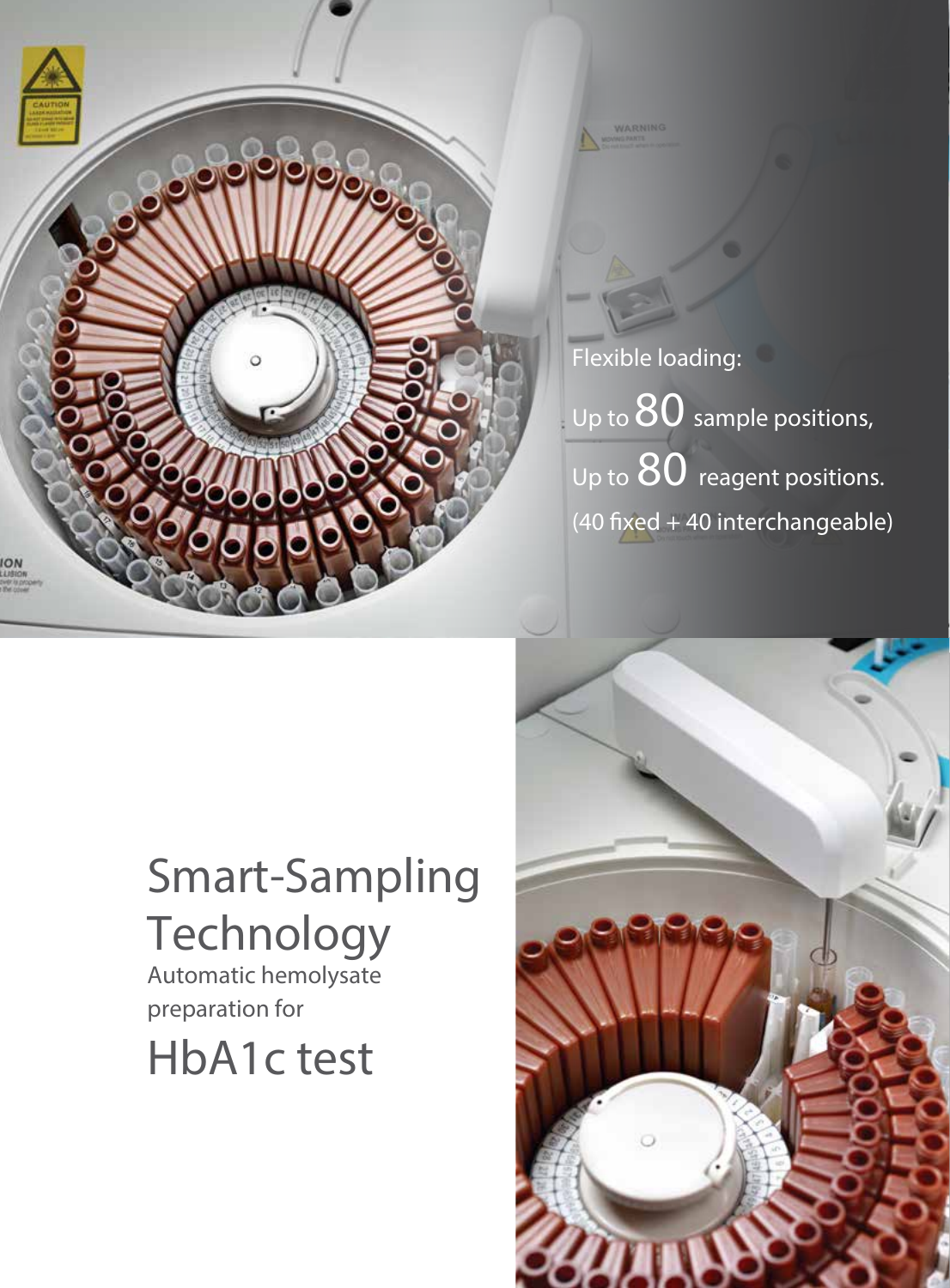# 100μl minimum reaction volume



Children Monte Children

Upgraded auto-washing system ensures low carryover and low water consumption.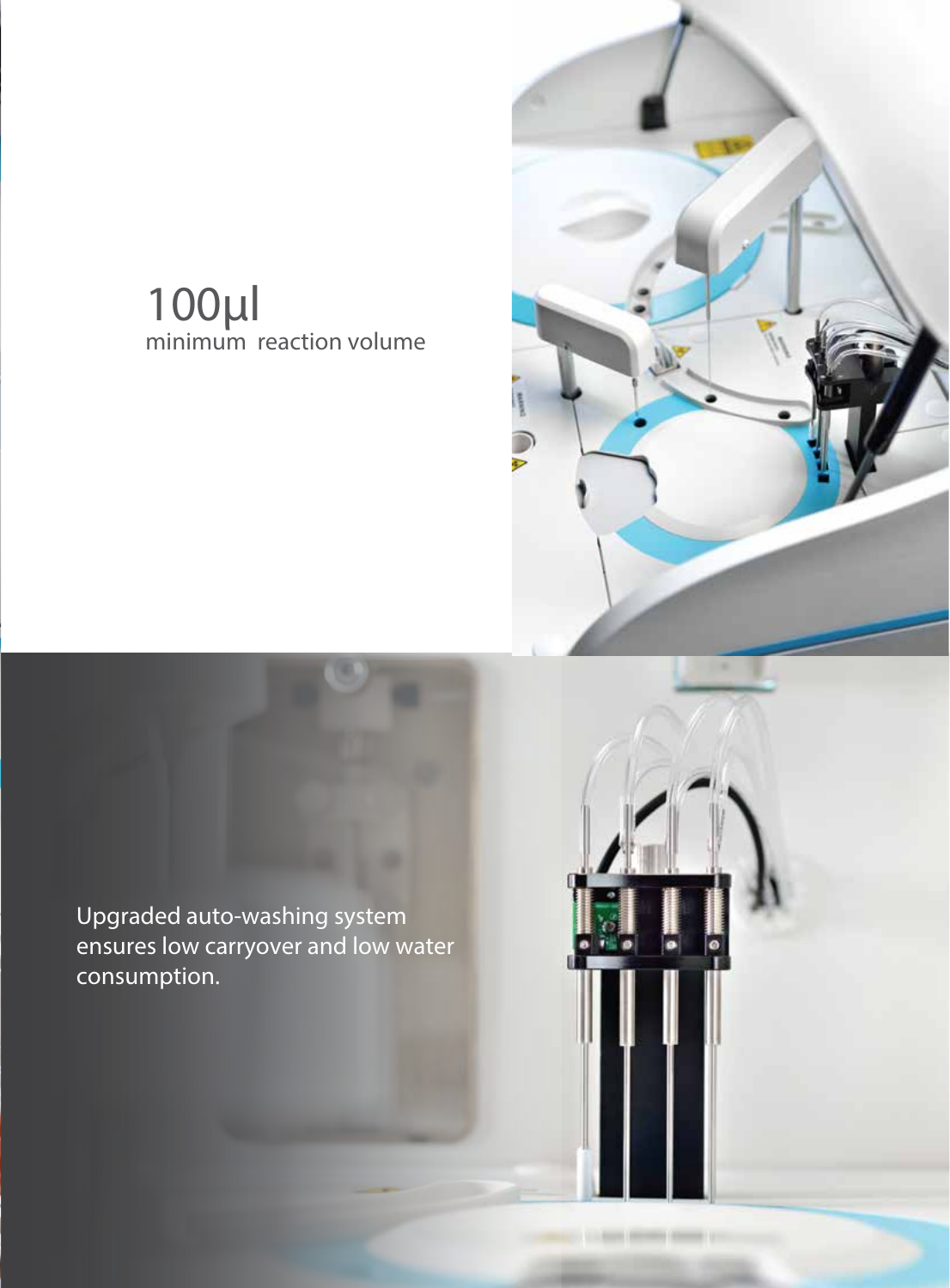

# Compact Size with Robust Functions



Independent mixing bar



Built-in barcode reader

|             | Đ<br>٠         | <b>Barnet</b> |   | <b>Wildle</b> | ×                    | ❶                           | $\bullet$ | ۰                  | 3 |
|-------------|----------------|---------------|---|---------------|----------------------|-----------------------------|-----------|--------------------|---|
| ш<br>تون    | ٠              | ma -          |   | <b>Ball</b>   | <b>Harak</b><br>mart | <b>Search Type: Install</b> |           |                    |   |
|             | <b>Bartons</b> |               |   |               | --                   |                             |           | <b>Professor B</b> |   |
| <b>Alge</b> |                |               |   |               |                      | <b>Bank</b>                 |           |                    |   |
| Ä           | ÷              |               |   |               |                      | ×                           |           |                    |   |
|             |                |               |   |               |                      |                             |           |                    |   |
| Ë           |                |               |   |               |                      |                             |           |                    |   |
|             |                |               |   |               |                      |                             |           |                    |   |
| ŝ           |                |               |   |               |                      |                             |           |                    |   |
| g           | <b>Renaued</b> |               |   |               |                      |                             |           |                    |   |
|             |                |               |   |               |                      |                             |           |                    |   |
|             | <b>Ages</b>    |               | 보 | ÷             |                      | н                           | 缶         | н                  | 늎 |

Intelligent software with user-friendly interface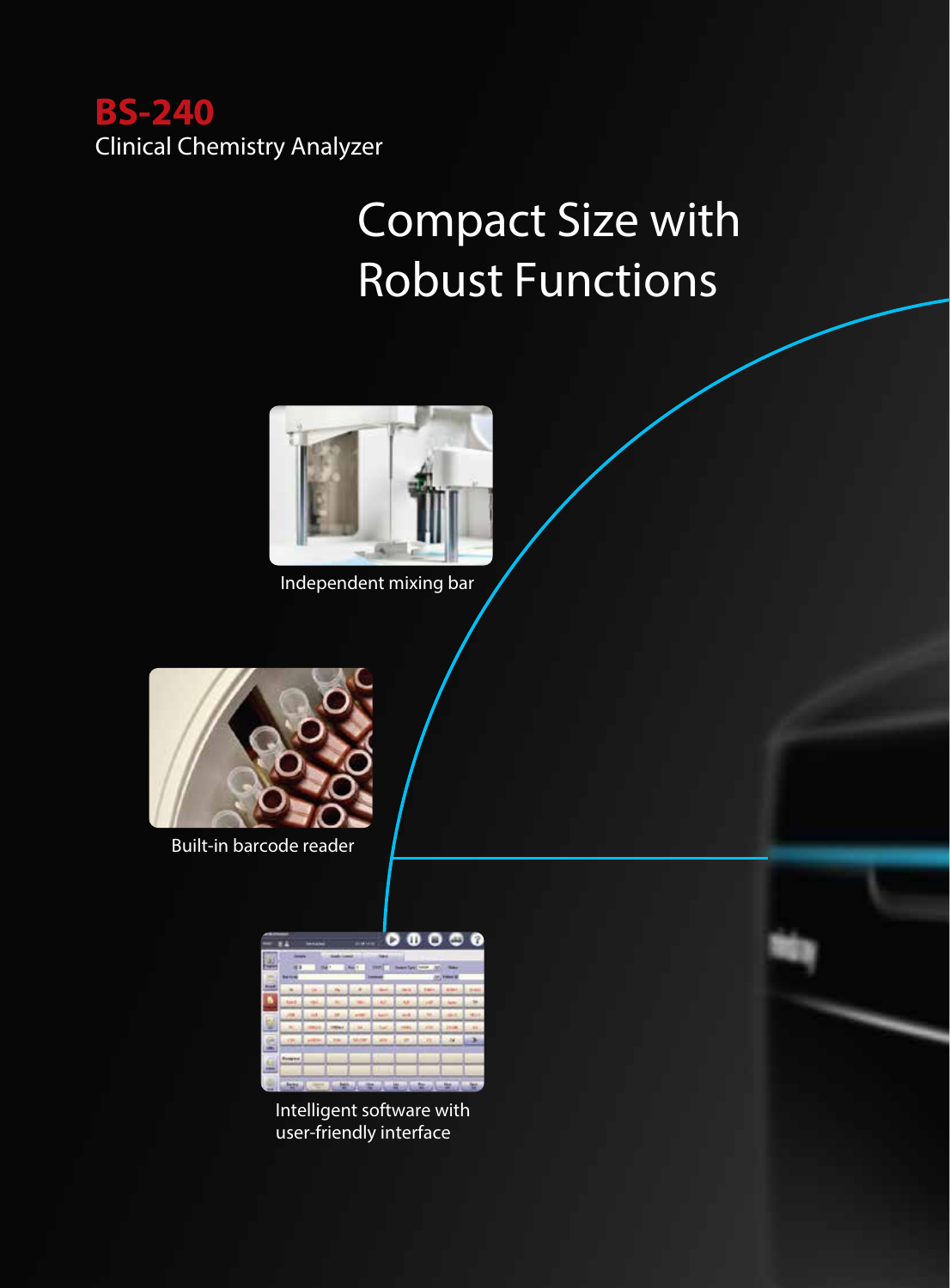

Step-by-step maintenance guide Waterfall probe cleaning



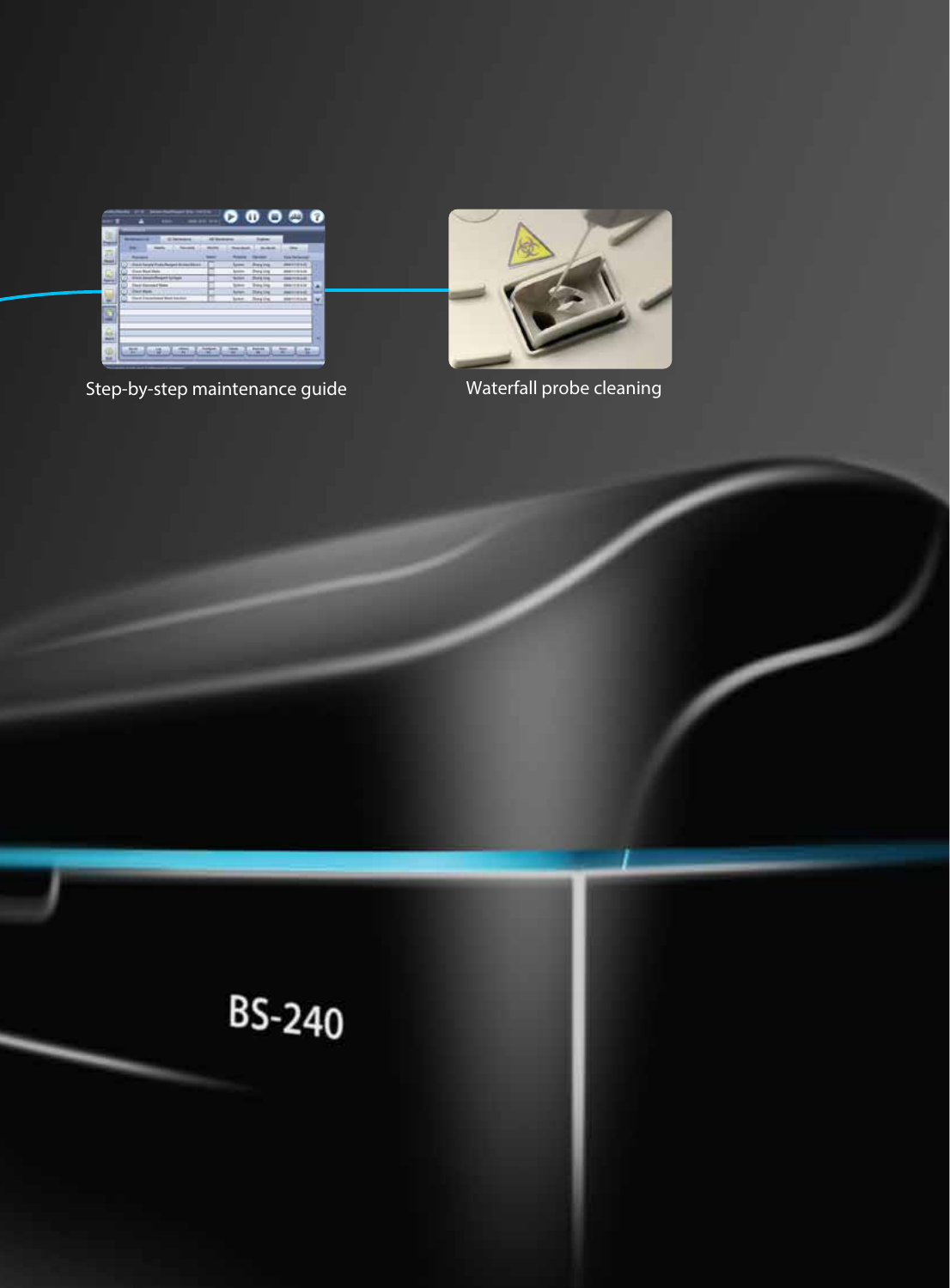## **Complete traceability process**

Complete calibration hierarchy and traceability chain are based on ISO standard (EN/ISO17511) from reference system to routine measurement system.

### **External quality assurance for reference measurement**

Mindray participates in RELA (External quality control for reference laboratory) and CAP (College of American Pathologists external quality control).

## EQA for Mindray Reference laboratory**——**RELA

Mindray reference laboratory has passed RELA for 6 consecutive years.

SI unit,mmol/L Primary Reference measurement procedure CDC Hexokinase reference method Mindray standard Measurement system End user' Routine Mindray Reference material SRM 917C Mindray Master Calibrator Mindray Product Calibrator Routine Sample Traceability Material Calibration / Procedure Implementation Uncertainty *Uc(y)* Value Assignment Calibration /

Result



More RELA results please refer to: www.dgkl-rfb.de/81

| <b>RELA</b> |      |  |                                      | All the items Mindray participate RELA |  |  |  |  |
|-------------|------|--|--------------------------------------|----------------------------------------|--|--|--|--|
|             | AI T |  | AMY ALP CK GGT GLU LDH TB TP UA UREA |                                        |  |  |  |  |

## **EQA for Mindray Testing System—— CAP**

Mindray testing system has passed CAP for 6 consecutive years.

| <b>College of American Pathologists</b><br>431-4040 · http://www.cap.org<br><b>Advancing Excellence</b> | CAP Number: 7198395-01<br>Kit# 1<br>Institution: Shenzhen Mindray Biomed Elec Co Ltd<br>Attention: Lixing Liu MD<br>City / State: Hongkong HK CH 518055 | Kit ID: 25733824<br>Kit Mailed: 6/3/2013<br>Original Evaluation: 7/8/2013 |
|---------------------------------------------------------------------------------------------------------|---------------------------------------------------------------------------------------------------------------------------------------------------------|---------------------------------------------------------------------------|
| EVALUATION<br><b>ORIGINAL</b>                                                                           | $C-B 2013$                                                                                                                                              | Chemistry                                                                 |
|                                                                                                         | $\mathbf{C}\mathbf{A}\mathbf{D}$                                                                                                                        |                                                                           |

| CAP#<br>7198395<br>Subspecialty:<br>Routine Chemistry |                                         |       |               |                           |       |               |                                             |       |               |                                     |                                    |  |
|-------------------------------------------------------|-----------------------------------------|-------|---------------|---------------------------|-------|---------------|---------------------------------------------|-------|---------------|-------------------------------------|------------------------------------|--|
|                                                       | Proficiency Event<br>2012<br>$\ddot{ }$ |       |               | Proficiency Event<br>2013 |       |               | Proficiency Event<br>2013<br>$\mathfrak{D}$ |       |               | <b>Current Event</b><br>Performance | Cumulative CLIA<br>'88 Performance |  |
| <b>Regulated Analyte</b>                              | <b>Test Event</b>                       | Score | $\frac{0}{6}$ | <b>Test Event</b>         | Score | $\frac{0}{6}$ | <b>Test Event</b>                           | Score | $\frac{0}{6}$ | Interpretation                      | Interpretation                     |  |
| <b>ALT</b>                                            | $C-C$                                   | 5/5   | 100           | $C-A$                     | 5/5   | 100           | $C-B$                                       | 5/5   | 100           | Satisfactory                        | Successful                         |  |
| Albumin                                               | $C-C$                                   | 5/5   | 100           | $C-A$                     | 5/5   | 100           | $C-B$                                       | 5/5   | 100           | Satisfactory                        | Successful                         |  |
| <b>Alkaline Phosphatase</b>                           | $C-C$                                   | 5/5   | 100           | $C-A$                     | 5/5   | 100           | $C-B$                                       | 5/5   | 100           | Satisfactory                        | Successful                         |  |
| Amylase                                               | $C-C$                                   | 5/5   | 100           | $C-A$                     | 5/5   | 100           | $C-B$                                       | 5/5   | 100           | Satisfactory                        | Successful                         |  |
| <b>AST</b>                                            | $C-C$                                   | 5/5   | 100           | $C-A$                     | 5/5   | 100           | $C-B$                                       | 5/5   | 100           | Satisfactory                        | Successful                         |  |
| Bilirubin, Total                                      | $C-C$                                   | 5/5   | 100           | $C-A$                     | 5/5   | 100           | $C-B$                                       | 5/5   | 100           | Satisfactory                        | Successful                         |  |
| Calcium, Total                                        | $C-C$                                   | 5/5   | 100           | $C-A$                     | 5/5   | 100           | $C-B$                                       | 5/5   | 100           | Satisfactory                        | Successful                         |  |
| Chloride                                              | $C-C$                                   | 5/5   | 100           | $C-A$                     | 5/5   | 100           | $C-B$                                       | 5/5   | 100           | Satisfactory                        | Successful                         |  |
| Cholesterol, Total                                    | $C-C$                                   | 5/5   | 100           | $C-A$                     | 5/5   | 100           | $C-B$                                       | 5/5   | 100           | Satisfactory                        | Successful                         |  |
| Cholesterol, HDL                                      | $C-C$                                   | 5/5   | 100           | $C-A$                     | 5/5   | 100           | $C-B$                                       | 5/5   | 100           | Satisfactory                        | Successful                         |  |
| <b>Creatine Kinase</b>                                | $C-C$                                   | 5/5   | 100           | $C-A$                     | 5/5   | 100           | $C-B$                                       | 5/5   | 100           | Satisfactory                        | Successful                         |  |
| Creatinine                                            | $C-C$                                   | 5/5   | 100           | $C-A$                     | 5/5   | 100           | $C-B$                                       | 5/5   | 100           | Satisfactory                        | Successful                         |  |
| Glucose                                               | $C-C$                                   | 5/5   | 100           | $C-A$                     | 5/5   | 100           | $C-B$                                       | 5/5   | 100           | Satisfactory                        | Successful                         |  |
| Iron, Total                                           | $C-C$                                   | 5/5   | 100           | $C-A$                     | 5/5   | 100           | $C-B$                                       | 5/5   | 100           | Satisfactory                        | Successful                         |  |
| LD                                                    | $C-C$                                   | 5/5   | 100           | $C-A$                     | 5/5   | 100           | $C-B$                                       | 5/5   | 100           | Satisfactory                        | Successful                         |  |
| Magnesium                                             | $C-C$                                   | 5/5   | 100           | $C-A$                     | 5/5   | 100           | $C-B$                                       | 5/5   | 100           | Satisfactory                        | Successful                         |  |
| Potassium                                             | $C-C$                                   | 5/5   | 100           | $C-A$                     | 5/5   | 100           | $C-B$                                       | 5/5   | 100           | Satisfactory                        | Successful                         |  |
| Sodium                                                | $C-C$                                   | 5/5   | 100           | $C-A$                     | 5/5   | 100           | $C-B$                                       | 5/5   | 100           | Satisfactory                        | Successful                         |  |
| Protein, Total                                        | $C-C$                                   | 5/5   | 100           | $C-A$                     | 5/5   | 100           | $C-B$                                       | 5/5   | 100           | Satisfactory                        | Successful                         |  |
| Triglycerides                                         | $C-C$                                   | 5/5   | 100           | $C-A$                     | 5/5   | 100           | $C-B$                                       | 5/5   | 100           | Satisfactory                        | Successful                         |  |
| <b>Urea Nitrogen</b>                                  | $C-C$                                   | 5/5   | 100           | $C-A$                     | 5/5   | 100           | $C-B$                                       | 5/5   | 100           | Satisfactory                        | Successful                         |  |
| <b>Uric Acid</b>                                      | $C-C$                                   | 5/5   | 100           | $C-A$                     | 5/5   | 100           | $C-B$                                       | 5/5   | 100           | Satisfactory                        | Successful                         |  |

### **Traceability chain of Mindray measurement system (Glu)**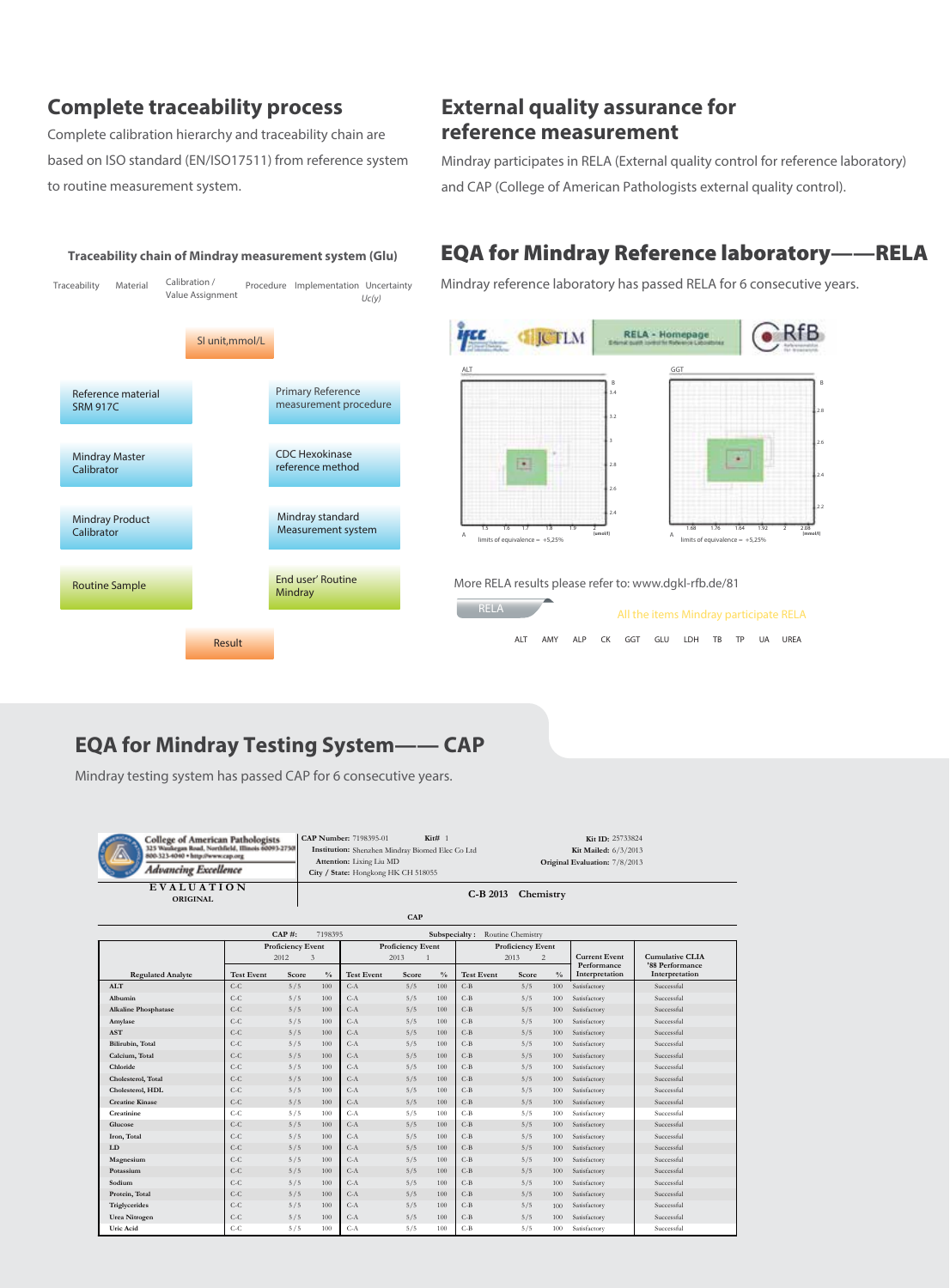#### **Reagent menu**

#### **Hepatic Panel**

Alanine Aminotransferase (ALT) Aspartate Aminotransferase (AST) Alkaline Phosphatase (ALP) γ-GlutamylTransferase (γ-GT) Direct Bilirubin (D-Bil) DSA Method Direct Bilirubin (D-Bil)VOX Method Total Bilirubin (T-Bil) DSA Method Total Bilirubin (T-Bil)VOX Method Total Protein (TP) Albumin (ALB) Total Bile Acids (TBA) Prealbumin (PA) Cholinesterase (CHE) α-L-fucosidase (AFU) 5'-nucleotidase (5'-NT)

#### **Renal Panel**

Urea (UREA) Creatinine (CREA) Modified Jaffé Method Creatinine (CREA)Sarcosine Oxidase Method Uric Acid (UA) Carbon dioxide (CO2) Microalbumin β2-Microglobulin (β2-MG) Cystatin C (CysC) Retinol binding protein( RBP)

#### **Immune Panel**

Immunoglobulin A (IgA) Immunoglobulin G (IgG) Immunoglobulin M (IgM) Complement C3 (C3) Complement C4 (C4)

#### **Diabetes Panel**

Glucose (Glu) GOD-POD Method Glucose (Glu) HK Method Hemoglobin A1c (HbA1c) Fructosamine (FUN) β-Hydroxybutyrate(β-HB)

#### **Cardiac panel**

Creatine Kinase (CK) Creatine Kinase-MB (CK-MB) Lactate Dehydrogenase (LDH) α-Hydroxybutyrate Dehydrogenase(α-HBDH) High sensitive C-reaction protein( HS-CRP)

#### **Inorganic & Anemia**

Iron (Fe) Ferritin (FER) Transferrin (TRF) Calcium (Ca) Magnesium (Mg) Phosphate Inorganic (P) Unsaturated iron binding capacity (UIBC) Glucose-6-phosphate dehydrogenase (G6PD)

#### **Lipid Panel**

Total Cholesterol (TC) Triglycerides (TG) HDL-Cholesterol (HDL-C) LDL-Cholesterol (LDL-C) Apolipoprotein A1 (ApoA1) Apolipoprotein B (ApoB) Lipoprotein(a) [Lp(a)]

#### **Rheumatism Panel**

C-reactive protein (CRP) Rheumatoid Factor (RF) Antibodies Against Streptolysin O (ASO)

#### **Lung Panel**

Adenosine Deaminase (ADA) Angiotensin Converting Enzyme(ACE)

#### **Pancreatitis Panel**

α-Amylase (α-AMY) Lipase (LIP)